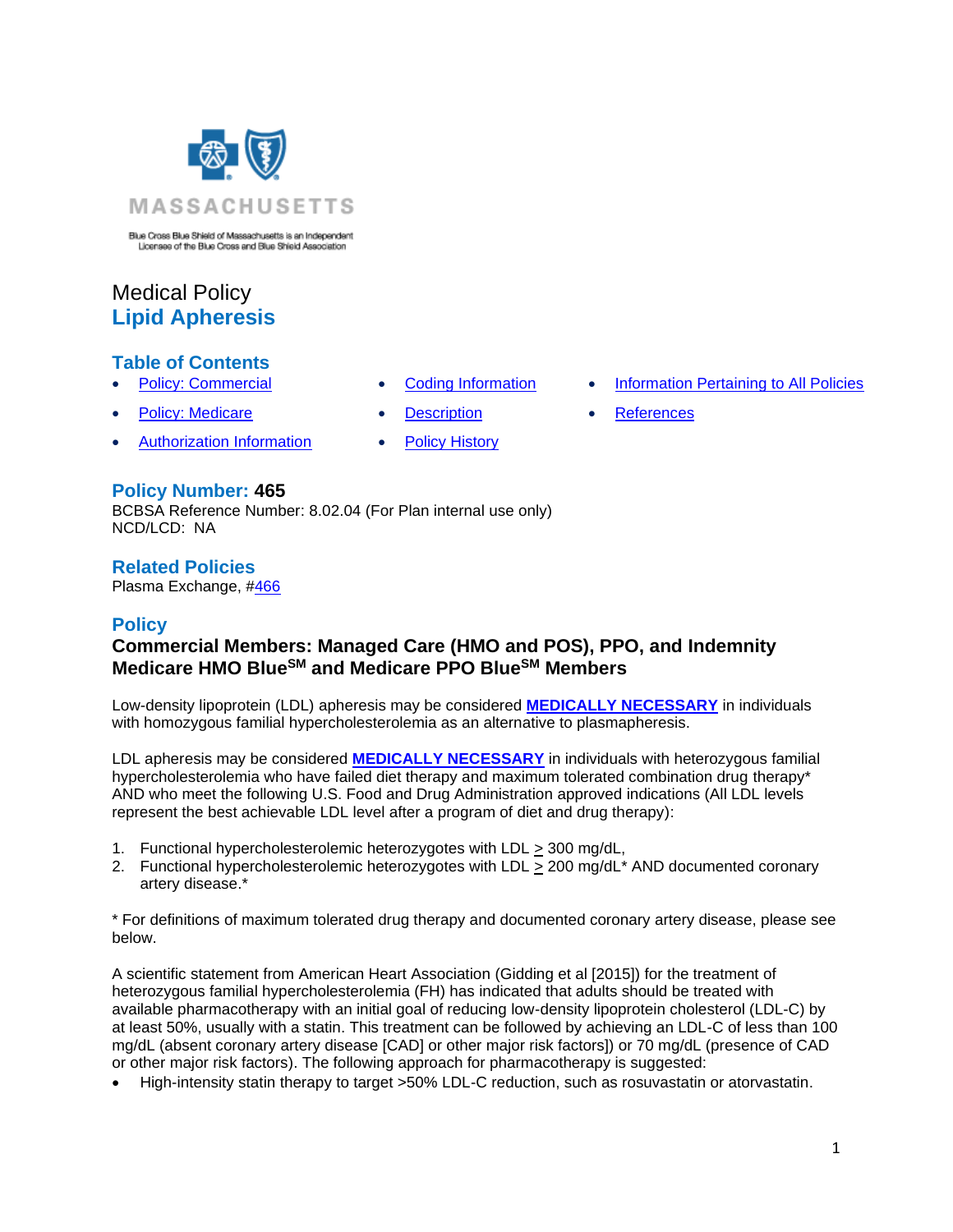- If the patient is adherent and LDL-C is above the target goal after 3 months, consider adding ezetimibe.
- If the patient is adherent and LDL-C is above the target goal after 3 months, consider adding a PCSK9 inhibitor or colesevelam (or other bile acid sequestrant or niacin).
- If the patient is adherent and LDL-C is above the target goal after 3 months, proceed to complex therapy combination such as a 4-drug combination plus LDL apheresis.

Documented CAD includes a history of myocardial infarction, coronary artery bypass surgery, percutaneous transluminal coronary angioplasty or alternative revascularization procedure, or progressive angina documented by exercise or nonexercise stress test.

LDL apheresis is considered **[INVESTIGATIONAL](https://www.bluecrossma.org/medical-policies/sites/g/files/csphws2091/files/acquiadam-assets/Definition%20of%20Med%20Nec%20Inv%20Not%20Med%20Nec%20prn.pdf#page=1)** for other uses, including nonfamilial hypercholesterolemia, nephrotic syndrome, sudden sensorineural hearing loss, severe diabetic foot ulcerations, peripheral artery disease, preeclampsia, and non–arteritic acute anterior ischemic optic neuropathy.

Therapeutic apheresis with selective high-density lipoprotein delipidation and plasma reinfusion is considered **[INVESTIGATIONAL](https://www.bluecrossma.org/medical-policies/sites/g/files/csphws2091/files/acquiadam-assets/Definition%20of%20Med%20Nec%20Inv%20Not%20Med%20Nec%20prn.pdf#page=1)** for all indications, including but not limited to acute coronary syndrome.

# <span id="page-1-1"></span>**Prior Authorization Information**

### **Inpatient**

• For services described in this policy, precertification/preauthorization **IS REQUIRED** for all products if the procedure is performed **inpatient**.

### **Outpatient**

• For services described in this policy, see below for products where prior authorization **might be required** if the procedure is performed **outpatient**.

|                                              | <b>Outpatient</b>                            |
|----------------------------------------------|----------------------------------------------|
| <b>Commercial Managed Care (HMO and POS)</b> | Prior authorization is not required.         |
| <b>Commercial PPO and Indemnity</b>          | Prior authorization is <b>not required</b> . |
| Medicare HMO BlueSM                          | Prior authorization is not required          |
| Medicare PPO Blue <sup>SM</sup>              | Prior authorization is not required          |

## <span id="page-1-0"></span>**CPT Codes / HCPCS Codes / ICD Codes**

*Inclusion or exclusion of a code does not constitute or imply member coverage or provider reimbursement. Please refer to the member's contract benefits in effect at the time of service to determine coverage or non-coverage as it applies to an individual member.*

*Providers should report all services using the most up-to-date industry-standard procedure, revenue, and diagnosis codes, including modifiers where applicable.*

*The following codes are included below for informational purposes only; this is not an all-inclusive list.*

### **The above medical necessity criteria MUST be met for the following codes to be covered for Commercial Members: Managed Care (HMO and POS), PPO and Indemnity:**

## **CPT Codes**

| CPT codes: | <b>Code Description</b>                                                           |
|------------|-----------------------------------------------------------------------------------|
|            | Therapeutic apheresis; with extracorporeal immunoadsorption, selective adsorption |
| 36516      | or selective filtration and plasma reinfusion                                     |

## **HCPCS Codes**

| <b>HCPCS</b> |                         |
|--------------|-------------------------|
| codes:       | <b>Code Description</b> |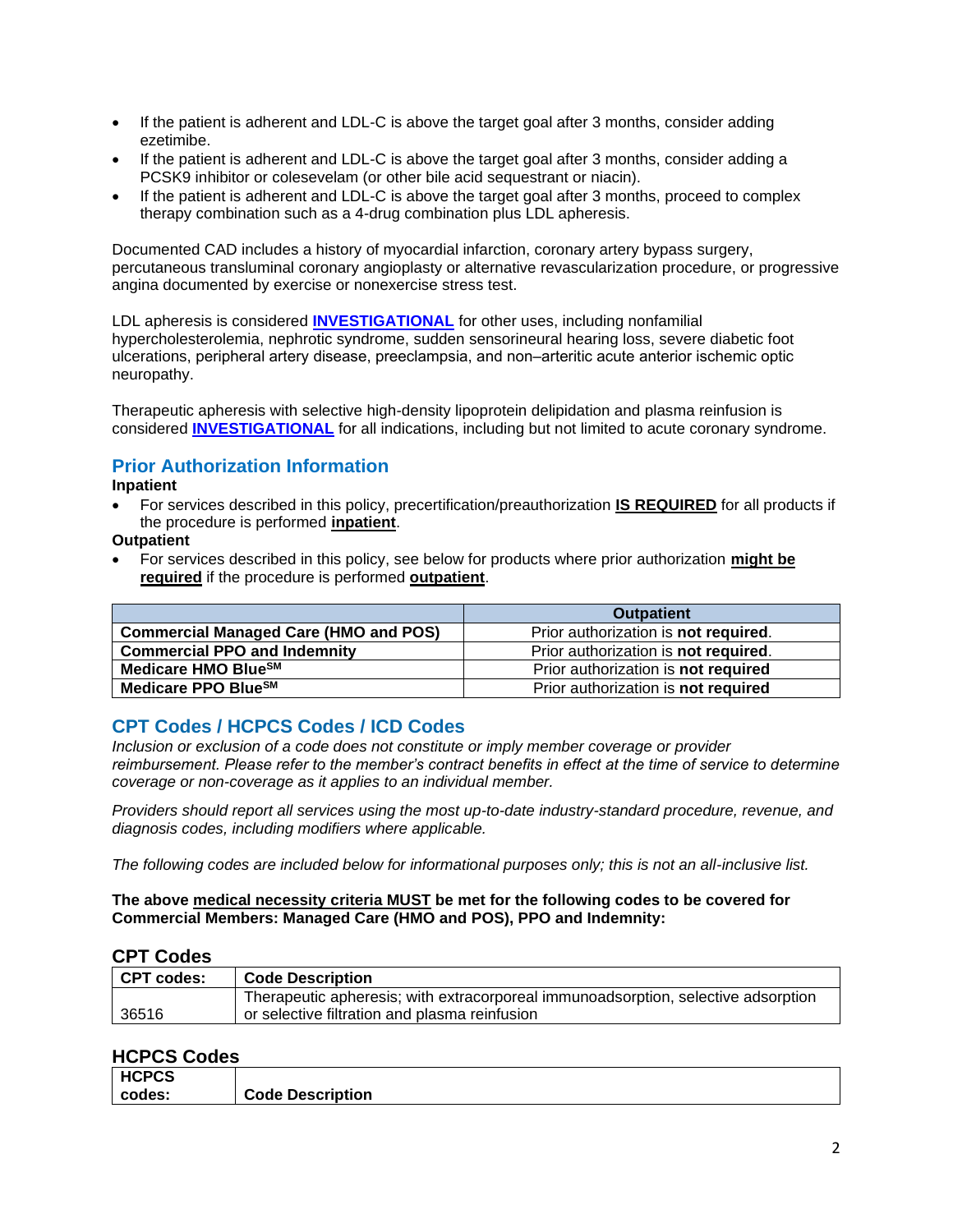| S2120 | Low density lipoprotein (LDL) apheresis using heparin-induced extracorporeal LDL |
|-------|----------------------------------------------------------------------------------|
|       | precipitation                                                                    |

#### **The following ICD Diagnosis Codes are considered medically necessary when submitted with the CPT, ICD Procedure, and HCPCS codes above if medical necessity criteria are met:**

| <b>ICD-10-CM</b> |                                                                                                                           |
|------------------|---------------------------------------------------------------------------------------------------------------------------|
| <b>Diagnosis</b> |                                                                                                                           |
| codes:           | <b>Code Description</b>                                                                                                   |
| E78.01           | Familial hypercholesterolemia                                                                                             |
| 125.10           | Atherosclerotic heart disease of native coronary artery without angina pectoris                                           |
| 125.110          | Atherosclerotic heart disease of native coronary artery with unstable angina pectoris                                     |
| 125.111          | Atherosclerotic heart disease of native coronary artery with angina pectoris with<br>documented spasm                     |
| I25.118          | Atherosclerotic heart disease of native coronary artery with other forms of angina<br>pectoris                            |
| I25.119          | Atherosclerotic heart disease of native coronary artery with unspecified angina<br>pectoris                               |
| 125.700          | Atherosclerosis of coronary artery bypass graft(s), unspecified, with unstable angina<br>pectoris                         |
| 125.701          | Atherosclerosis of coronary artery bypass graft(s), unspecified, with angina pectoris<br>with documented spasm            |
| 125.708          | Atherosclerosis of coronary artery bypass graft(s), unspecified, with other forms of<br>angina pectoris                   |
| I25.709          | Atherosclerosis of coronary artery bypass graft(s), unspecified, with unspecified<br>angina pectoris                      |
| 125.710          | Atherosclerosis of autologous vein coronary artery bypass graft(s) with unstable<br>angina pectoris                       |
| 125.711          | Atherosclerosis of autologous vein coronary artery bypass graft(s) with angina pectoris<br>with documented spasm          |
| 125.718          | Atherosclerosis of autologous vein coronary artery bypass graft(s) with other forms of<br>angina pectoris                 |
| 125.719          | Atherosclerosis of autologous vein coronary artery bypass graft(s) with unspecified<br>angina pectoris                    |
| 125.720          | Atherosclerosis of autologous artery coronary artery bypass graft(s) with unstable<br>angina pectoris                     |
| 125.721          | Atherosclerosis of autologous artery coronary artery bypass graft(s) with angina<br>pectoris with documented spasm        |
| 125.728          | Atherosclerosis of autologous artery coronary artery bypass graft(s) with other forms<br>of angina pectoris               |
| 125.729          | Atherosclerosis of autologous artery coronary artery bypass graft(s) with unspecified<br>angina pectoris                  |
| 125.730          | Atherosclerosis of nonautologous biological coronary artery bypass graft(s) with<br>unstable angina pectoris              |
| 125.731          | Atherosclerosis of nonautologous biological coronary artery bypass graft(s) with<br>angina pectoris with documented spasm |
| 125.738          | Atherosclerosis of nonautologous biological coronary artery bypass graft(s) with other<br>forms of angina pectoris        |
| 125.739          | Atherosclerosis of nonautologous biological coronary artery bypass graft(s) with<br>unspecified angina pectoris           |
| 125.750          | Atherosclerosis of native coronary artery of transplanted heart with unstable angina                                      |
| 125.751          | Atherosclerosis of native coronary artery of transplanted heart with angina pectoris<br>with documented spasm             |

# **ICD-10 Diagnosis Codes**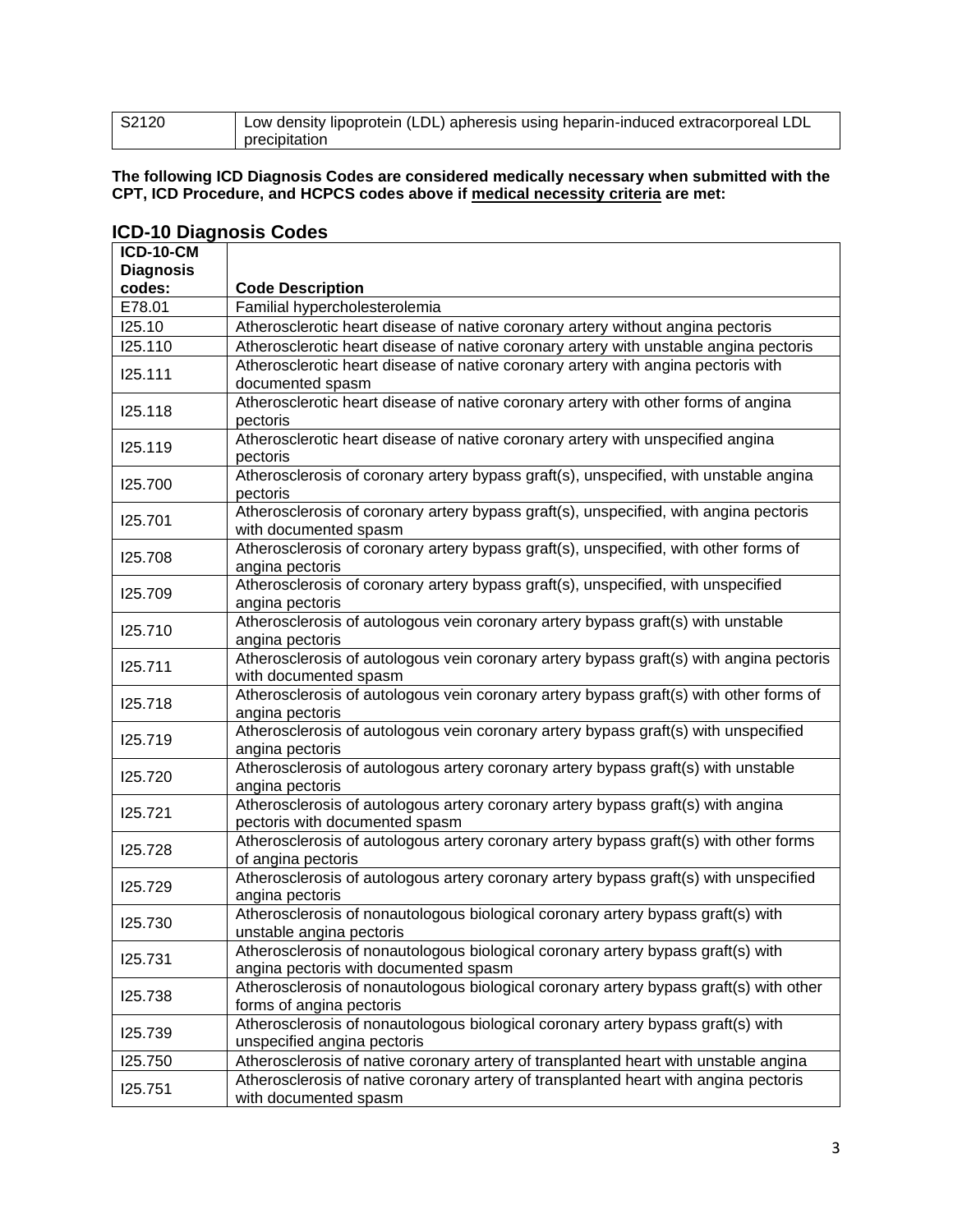| 125.758 | Atherosclerosis of native coronary artery of transplanted heart with other forms of<br>angina pectoris                 |
|---------|------------------------------------------------------------------------------------------------------------------------|
| 125.759 | Atherosclerosis of native coronary artery of transplanted heart with unspecified angina<br>pectoris                    |
| 125.760 | Atherosclerosis of bypass graft of coronary artery of transplanted heart with unstable<br>angina                       |
| 125.761 | Atherosclerosis of bypass graft of coronary artery of transplanted heart with angina<br>pectoris with documented spasm |
| 125.768 | Atherosclerosis of bypass graft of coronary artery of transplanted heart with other<br>forms of angina pectoris        |
| 125.769 | Atherosclerosis of bypass graft of coronary artery of transplanted heart with<br>unspecified angina pectoris           |
| 125.790 | Atherosclerosis of other coronary artery bypass graft(s) with unstable angina pectoris                                 |
| 125.791 | Atherosclerosis of other coronary artery bypass graft(s) with angina pectoris with<br>documented spasm                 |
| 125.798 | Atherosclerosis of other coronary artery bypass graft(s) with other forms of angina<br>pectoris                        |
| 125.799 | Atherosclerosis of other coronary artery bypass graft(s) with unspecified angina<br>pectoris                           |
| 125.810 | Atherosclerosis of coronary artery bypass graft(s) without angina pectoris                                             |
| 125.811 | Atherosclerosis of native coronary artery of transplanted heart without angina pectoris                                |
| 125.812 | Atherosclerosis of bypass graft of coronary artery of transplanted heart without angina<br>pectoris                    |

### **The following CPT code is considered investigational for Commercial Members: Managed Care (HMO and POS), PPO, Indemnity, Medicare HMO Blue and Medicare PPO Blue:**

## **CPT Codes**

| CPT codes: | <b>Code Description</b>                                                     |
|------------|-----------------------------------------------------------------------------|
| 0342T      | Therapeutic apheresis with selective HDL delipidation and plasma reinfusion |

# <span id="page-3-0"></span>**Description**

### **Hyperlipidemia**

A dominantly inherited disorder, familial hypercholesterolemia (FH) results from a variant in the gene that encodes for the specific cell surface receptor responsible for low-density lipoprotein (LDL) uptake by the cells. The heterozygous form affects about 1 in 500 people. The number of LDL receptors is halved in this condition, resulting in serum LDL cholesterol levels that are approximately 2 to 3 times levels considered acceptable (ie, > 300 mg/dL). Affected male individuals typically develop coronary heart disease (CHD) in their thirties and forties, while women develop the disease in their fifties. Depending on the patient, heterozygous FH may or may not respond adequately to lipid-lowering drugs.

Homozygous hypercholesterolemia is rare, occurring in only 1 in 1 million subjects. Due to the total lack of functioning LDL receptors, serum levels of LDL cholesterol may be elevated 6-fold (> 500 mg/dL). Homozygotes may develop severe aortic stenosis and CHD by 20 years of age. These individuals typically do not adequately respond to drug or diet modification therapies. In the past, individuals with homozygous FH may have been treated with plasma exchange, but the advent of LDL apheresis provides a more targeted approach by permitting selective removal of LDL from plasma.

### **Treatment**

### **Low-Density Lipoprotein**

Low-density lipoprotein apheresis (also referred to as lipid apheresis) involves the extracorporeal removal of apolipoprotein B (apo B)-containing lipoproteins, including LDL, lipoprotein(a), and very low-density lipoprotein.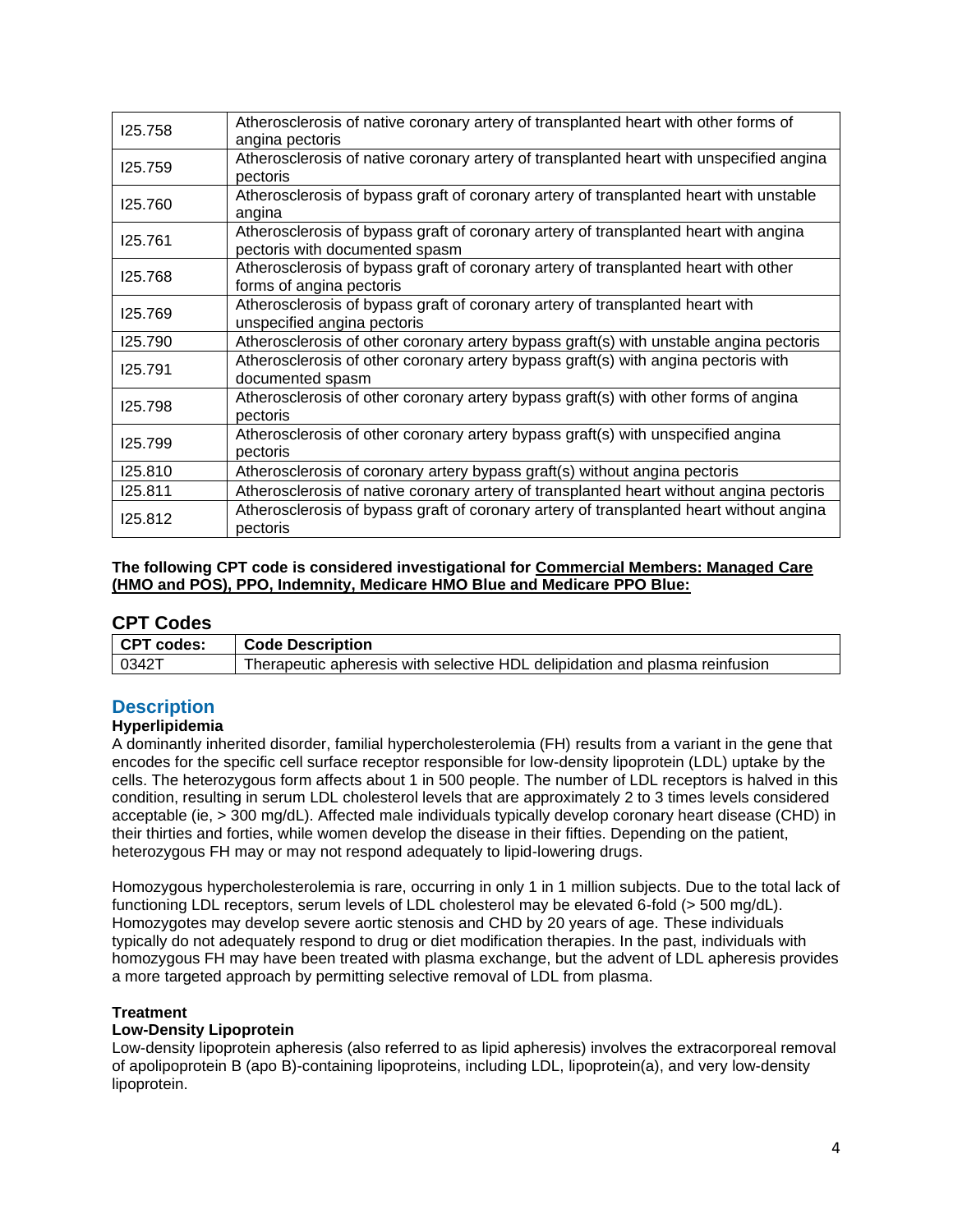The apheresis procedure is designed to isolate plasma. The LDLs are then selectively removed from the plasma by immunoadsorption, heparin-induced extracorporeal LDL precipitation, dextran sulfate adsorption, or double-filtration plasmapheresis of lipoprotein. In immunoadsorption, polyclonal antihuman apo B antibodies from sheep selectively bind and remove LDL, because apo B is the protein moiety of LDL. In heparin-induced extracorporeal LDL precipitation, LDL and other particles containing apo B are precipitated by heparin at an acidic pH. Dextran sulfate adsorption removes LDL by binding the positively charged apo B to dextran sulfate particles bound to cellulose. High-density lipoprotein (HDL) delipidation and plasma reinfusion removes plasma from the body, processed through a delipidation device, and then returns it to the patient. The delipidation procedure selectively removes cholesterol from HDL, converting the major α-HDL to pre-β-like HDL, a form of HDL that enhances cholesterol transport to the liver and is thought to reduce atherosclerosis development and burden. The plasma with pre-β-like HDL is then reinfused into the patient.

### **Summary**

This use of low-density lipoprotein (LDL) apheresis has been proposed to treat various types of familial hypercholesterolemia (FH) and other significant hyperlipidemia and to reduce atherosclerosis in cardiovascular disease. Lipid apheresis discriminately removes LDL particles from plasma while leaving other factors intact, allowing the filtrated plasma to be returned to the patient.

# **Summary of Evidence**

## **Familial Hypercholesterolemia**

For individuals with homozygous FH who are unable to achieve target LDL cholesterol (LDL-C) with maximally tolerated pharmacotherapy who receive LDL apheresis, the evidence includes multiple nonrandomized prospective and retrospective small cohort studies and a systematic review. Relevant outcomes are overall survival (OS), disease-specific survival, change in disease status, morbid events, and treatment-related morbidity. Studies have reported reductions in LDL-C levels after apheresis, with means ranging from 57% to 75%. Currently, the direct evidence does not demonstrate that reductions in LDL-C levels seen with LDL apheresis will reduce adverse cardiovascular events. Randomized controlled trials (RCTs) comparing drug therapy alone, apheresis alone, no intervention, usual care, or apheresis plus drug therapy are not feasible and are unlikely to resolve any clinical uncertainty because lipid apheresis is generally used as a treatment of last resort when maximally tolerated pharmacotherapy has failed to achieve target LDL-C levels. The evidence is sufficient to determine that the technology results in an improvement in the net health outcome.

For individuals with heterozygous FH who are unable to achieve target LDL-C with maximally tolerated pharmacotherapy who receive LDL apheresis, the evidence includes multiple nonrandomized prospective and retrospective small cohort studies as well as a systematic review. Relevant outcomes are OS , disease-specific survival, change in disease status, morbid events, and treatment-related morbidity. Studies have reported reductions in LDL-C levels after apheresis with means ranging from 58% to 63%. Currently, there is no direct evidence that reductions in LDL-C levels seen with LDL apheresis will reduce adverse cardiovascular events. Randomized controlled trials comparing drug therapy alone, apheresis alone, no intervention, usual care, or apheresis plus drug therapy are not feasible and are unlikely to resolve any clinical uncertainty because lipid apheresis is generally used as a treatment of last resort when maximally tolerated pharmacotherapy has failed to achieve target LDL-C levels. The evidence is sufficient to determine that the technology results in an improvement in the net health outcome.

### **Nonfamilial Hypercholesterolemia**

For individuals with non-FH who receive LDL apheresis, the evidence includes multiple retrospective and prospective nonrandomized cohort studies. Relevant outcomes are OS, disease-specific survival, change in disease status, morbid events, and treatment-related morbidity. These studies have reported improvements in lipid levels pretreatment and posttreatment. Randomized trials in patient populations that are well-characterized regarding previous treatments, lipid levels, and comorbidities are necessary to demonstrate improvements in health outcomes. The evidence is insufficient to determine that the technology results in an improvement in the net health outcome.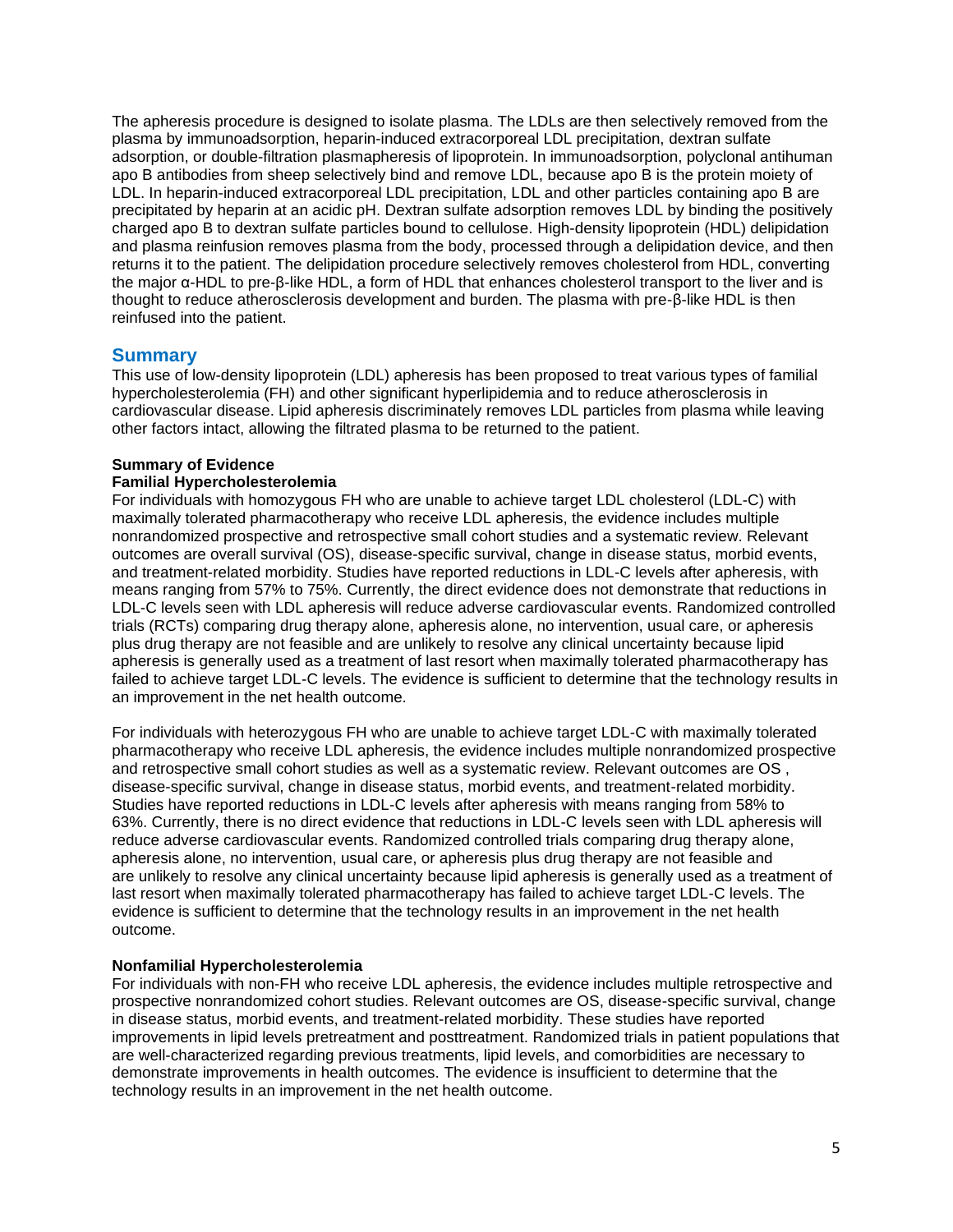#### **Nephrotic Syndrome**

For individuals with treatment-resistant nephrotic syndrome who receive LDL apheresis, the evidence includes multiple nonrandomized prospective and retrospective cohort studies. Relevant outcomes are symptoms, change in disease status, and treatment-related morbidity. Using variable schedules of LDL apheresis with short-term follow-up, these studies have reported that LDL apheresis may improve proteinuria and lipid abnormalities in individuals with steroid-resistant nephrotic syndrome. Additional studies with concurrent controls and longer-term follow-up are necessary to determine whether outcomes are improved with the use of LDL apheresis in nephrotic syndrome. The evidence is insufficient to determine that the technology results in an improvement in the net health outcome.

#### **Other Indications**

For individuals with sudden sensorineural hearing loss who receive LDL and fibrinogen apheresis, the evidence includes 2 RCTs. Relevant outcomes are symptoms, change in disease status, and treatmentrelated morbidity. One RCT compared LDL apheresis with the standard treatment of prednisolone, hydroxyethyl starch, and pentoxifylline; it reported no statistically significant differences in hearing recovery between groups. The second RCT compared the combination of a single lipid apheresis procedure plus standard treatment with standard treatment alone; it reported statistically significant differences in hearing recovery with the addition of apheresis to standard treatment. An a priori primary endpoint, power calculations, and the statistical plan to control for type I error for multiple comparisons were not reported in the second trial. Further evaluation and replication of these findings are required given the inconsistent reporting. The evidence is insufficient to determine that the technology results in an improvement in the net health outcome.

For individuals with severe diabetic foot ulcerations who receive LDL apheresis, the evidence includes a single prospective case series. Relevant outcomes are symptoms, change in disease status, morbid events, and treatment-related morbidity. In the case series, individuals underwent from 1 to 7 treatment procedures and were followed for 2 to 73 months. Authors reported improved wound healing and reductions in the risk of lower leg amputations, but results were insufficient to ascertain the effects on outcomes. The evidence is insufficient to determine that the technology results in an improvement in the net health outcome.

For individuals with peripheral artery disease who receive LDL apheresis, the evidence includes a single prospective case series. Relevant outcomes are change in disease status and treatment-related morbidity. Improvements in symptomatic parameters such as coldness, numbness, and resting pain were reported, but insufficient to ascertain the effects on outcomes. The evidence is insufficient to determine that the technology results in an improvement in the net health outcome.

For individuals with preeclampsia who receive LDL apheresis, the evidence includes a prospective case series. Relevant outcomes are OS, disease-specific survival, change in disease status, morbid events, and treatment-related morbidity. Improvements in gestation were reported but insufficient to ascertain the effects on outcomes. The evidence is insufficient to determine that the technology results in an improvement in the net health outcome.

For individuals with non-arteritic acute anterior ischemic optic neuropathy who receive LDL apheresis, the evidence includes a prospective case series. Relevant outcomes are symptoms, change in disease status, and treatment-related morbidity. Improvement in visual outcomes was reported but insufficient to ascertain the effects on outcomes. The evidence is insufficient to determine that the technology results in an improvement in the net health outcome.

### **Acute Coronary Syndrome**

For individuals with acute coronary syndrome who receive selective high-density lipoprotein (HDL) delipidation and plasma reinfusion, the evidence includes an RCT. Relevant outcomes are OS diseasespecific survival, change in disease status, morbid events, and treatment-related morbidity. Results have shown improvements in certain biochemical measures (eg, pre-β-like HDL and α-HDL levels). There were no significant changes in atheroma volume. Larger randomized trials, with longer follow-up and clinically relevant outcomes, are needed to determine the impact of delipidated HDL plasma on acute coronary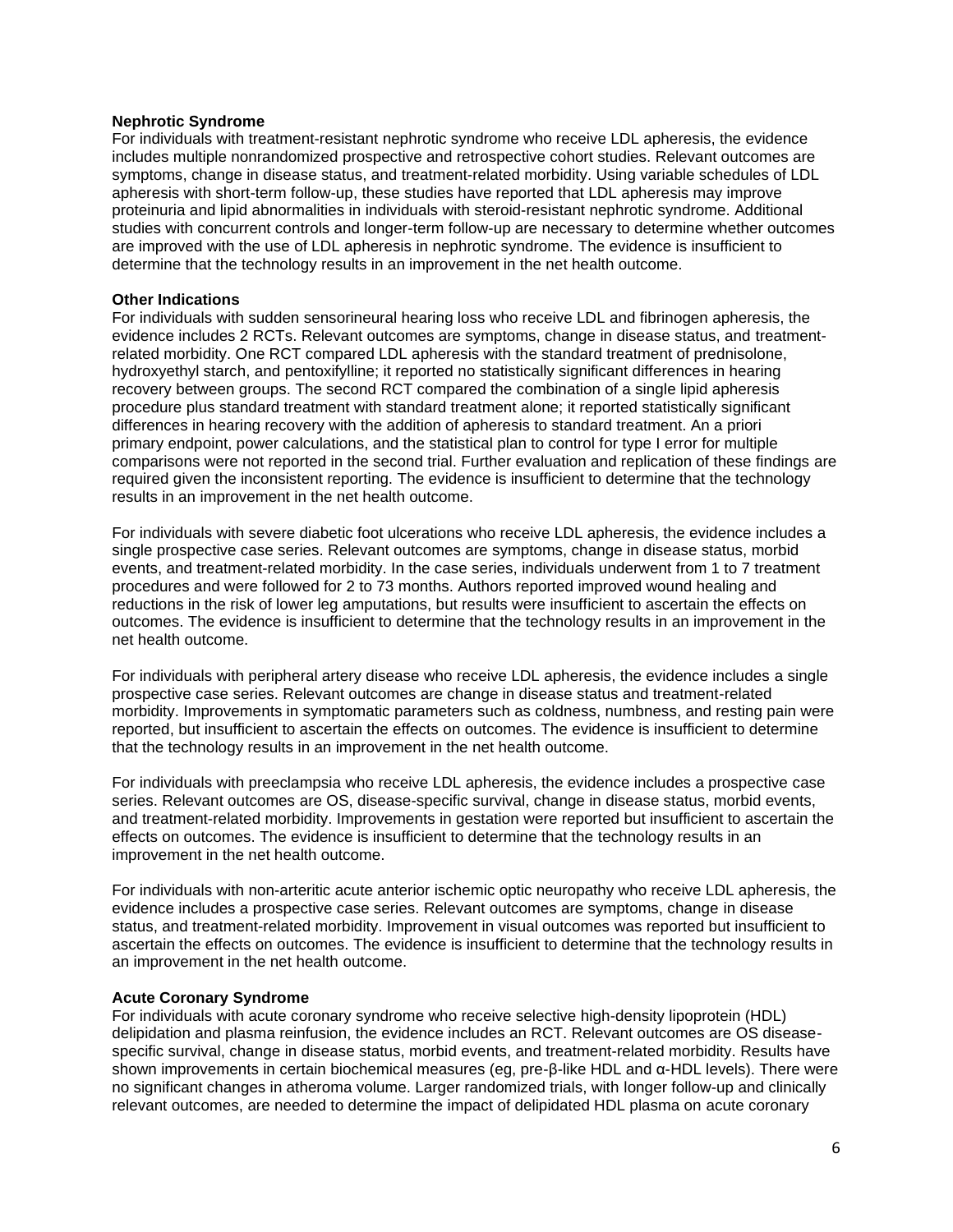syndrome. The evidence is insufficient to determine that the technology results in an improvement in the net health outcome.

For individuals with acute coronary syndrome who receive LDL apheresis, the evidence includes a RCT. Relevant outcomes are OS, disease-specific survival, change in disease status, morbid events, and treatment-related morbidity. Results revealed a nonsignificant improvement in the mean LDL reduction and percentage change in total plaque volume in the intensive-lipid lowering group (including apheresis) as compared to standard therapy with statins alone. Larger randomized trials, with longer follow-up and clinically relevant outcomes, are needed to determine the impact of LDL apheresis on acute coronary syndrome. The evidence is insufficient to determine that the technology results in an improvement in the net health outcome.

| <b>Date</b> | <b>Action</b>                                                                                       |
|-------------|-----------------------------------------------------------------------------------------------------|
| 4/2022      | Clarified coding information and indicated that prior authorization is not required for all         |
|             | products.                                                                                           |
| 1/2022      | Clarified prior authorization information                                                           |
| 7/2021      | Annual policy review. Description, summary, and references updated. Policy statements               |
|             | unchanged.                                                                                          |
| 7/2020      | Annual policy review. Description, summary, and references updated. Policy statements<br>unchanged. |
| 6/2019      | Annual policy review. Description, summary, and references updated. Policy statements               |
|             | unchanged.                                                                                          |
| 7/2018      | Annual policy review. Investigational policy statement on high density lipoprotein                  |
|             | apheresis clarified. 7/2018                                                                         |
| 1/2018      | Clarified coding information.                                                                       |
| 10/2017     | Annual policy review.                                                                               |
|             | "6-month trial" removed from the second medically necessary policy statement. New                   |
|             | investigational indications described. Effective 10/1/2017.                                         |
| 10/2016     | Clarified coding information.                                                                       |
| 11/2015     | Annual policy review. New references added.                                                         |
| 1/2015      | Annual policy review. New investigational indications added. Title changed to Lipid                 |
|             | Apheresis. Coding information clarified. Effective 1/1/2015.                                        |
| 6/2014      | Updated Coding section with ICD10 procedure and diagnosis codes, effective 10/2015.                 |
| 4/2014      | Coding information clarified.                                                                       |
| 12/2013     | Annual policy review. New references added.                                                         |
| 11/2011-    | Medical policy ICD 10 remediation: Formatting, editing and coding updates. No changes               |
| 4/2012      | to policy statements.                                                                               |
| 7/2011      | Reviewed - Medical Policy Group - Hematology and Oncology. No changes to policy                     |
|             | statements.                                                                                         |
| 4/2011      | Reviewed - Medical Policy Group - Cardiology and Pulmonology. No changes to policy                  |
|             | statements.                                                                                         |
| 9/2010      | Reviewed - Medical Policy Group - Hematology and Oncology. No changes to policy                     |
|             | statements.                                                                                         |
| 4/2010      | Reviewed - Medical Policy Group - Cardiology and Pulmonology. No changes to policy                  |
|             | statements.                                                                                         |
| 9/2009      | Reviewed - Medical Policy Group - Hematology and Oncology. No changes to policy                     |
|             | statements.                                                                                         |
| 5/2009      | Annual policy review. New references added.                                                         |
| 4/2009      | Reviewed - Medical Policy Group - Cardiology and Pulmonology. No changes to policy                  |
|             | statements.                                                                                         |
| 11/2008     | Annual policy review. New references added. Changes to policy statement.                            |
| 10/2008     | Reviewed - Medical Policy Group - Hematology and Oncology. No changes to policy                     |
|             | statements.                                                                                         |

# <span id="page-6-0"></span>**Policy History**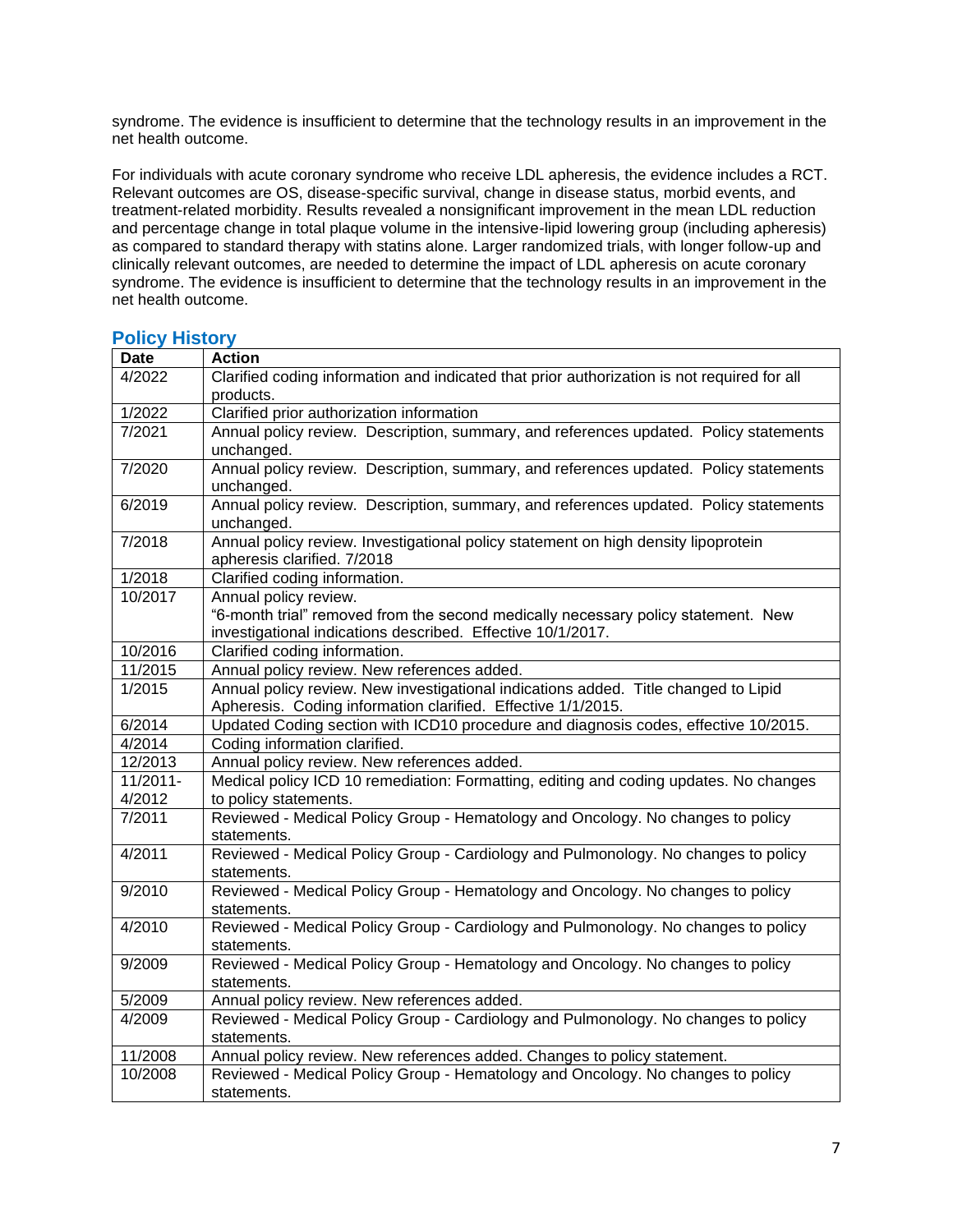| 4/2008 | Reviewed - Medical Policy Group - Cardiology and Pulmonology. No changes to policy<br>statements. |
|--------|---------------------------------------------------------------------------------------------------|
| 9/2007 | Reviewed - Medical Policy Group - Hematology and Oncology. No changes to policy<br>statements.    |
| 4/2007 | Reviewed - Medical Policy Group - Cardiology and Pulmonology. No changes to policy<br>statements. |

# <span id="page-7-0"></span>**Information Pertaining to All Blue Cross Blue Shield Medical Policies**

Click on any of the following terms to access the relevant information: [Medical Policy Terms of Use](http://www.bluecrossma.org/medical-policies/sites/g/files/csphws2091/files/acquiadam-assets/Medical_Policy_Terms_of_Use_prn.pdf) [Managed Care Guidelines](http://www.bluecrossma.org/medical-policies/sites/g/files/csphws2091/files/acquiadam-assets/Managed_Care_Guidelines_prn.pdf) [Indemnity/PPO Guidelines](http://www.bluecrossma.org/medical-policies/sites/g/files/csphws2091/files/acquiadam-assets/Indemnity_and_PPO_Guidelines_prn.pdf) [Clinical Exception Process](http://www.bluecrossma.org/medical-policies/sites/g/files/csphws2091/files/acquiadam-assets/Clinical_Exception_Process_prn.pdf) [Medical Technology Assessment Guidelines](http://www.bluecrossma.org/medical-policies/sites/g/files/csphws2091/files/acquiadam-assets/Medical_Technology_Assessment_Guidelines_prn.pdf)

# <span id="page-7-1"></span>**References**

- 1. Food and Drug Administration. Summary of Safety and Probable Benefit (SSPB): LDL Apheresis System (HDE number H120005). 2013;
	- https://www.accessdata.fda.gov/cdrh\_docs/pdf12/H120005b.pdf. Accessed March 26, 2021.
- 2. HDL Therapeutics. Operator's manual and instructions for use. Plasma Delipidation System (PDS-2 System). https://www.accessdata.fda.gov/cdrh\_docs/pdf19/H190001C.pdf. Accessed April 19, 2021.
- 3. Wang A, Richhariya A, Gandra SR, et al. Systematic Review of Low-Density Lipoprotein Cholesterol Apheresis for the Treatment of Familial Hypercholesterolemia. J Am Heart Assoc. Jul 06 2016; 5(7). PMID 27385428
- 4. Donner MG, Richter WO, Schwandt P. Long term effect of LDL apheresis on coronary heart disease. Eur J Med Res. Jun 16 1997; 2(6): 270-4. PMID 9182655
- 5. Nishimura S, Sekiguchi M, Kano T, et al. Effects of intensive lipid lowering by low-density lipoprotein apheresis on regression of coronary atherosclerosis in individuals with familial hypercholesterolemia: Japan Low-density Lipoprotein Apheresis Coronary Atherosclerosis Prospective Study (L-CAPS). Atherosclerosis. Jun 1999; 144(2): 409-17. PMID 10407502
- 6. Leebmann J, Roeseler E, Julius U, et al. Lipoprotein apheresis in individuals with maximally tolerated lipid-lowering therapy, lipoprotein(a)-hyperlipoproteinemia, and progressive cardiovascular disease: prospective observational multicenter study. Circulation. Dec 17 2013; 128(24): 2567-76. PMID 24056686
- 7. Heigl F, Hettich R, Lotz N, et al. Clinical benefit of long-term lipoprotein apheresis in individuals with severe hypercholesterolemia or Lp(a)-hyperlipoproteinemia with progressive cardiovascular disease. Clin Res Cardiol Suppl. Apr 2015; 10: 8-13. PMID 25672934
- 8. Heigl F, Hettich R, Lotz N, et al. Efficacy, safety, and tolerability of long-term lipoprotein apheresis in individuals with LDL- or Lp(a) hyperlipoproteinemia: Findings gathered from more than 36,000 treatments at one center in Germany. Atheroscler Suppl. May 2015; 18: 154-62. PMID 25936320
- 9. Mayo Clinic Staff. Nephrotic Syndrome. Mayo Clinic. Updated January 30, 2020. https://www.mayoclinic.org/diseases-conditions/nephrotic-syndrome/diagnosis-treatment/drc-20375613. Accessed March 26, 2021.
- 10. Muso E, Mune M, Fujii Y, et al. Low density lipoprotein apheresis therapy for steroid-resistant nephrotic syndrome. Kansai-FGS-Apheresis Treatment (K-FLAT) Study Group. Kidney Int Suppl. Jul 1999; 71: S122-5. PMID 10412754
- 11. Hattori M, Chikamoto H, Akioka Y, et al. A combined low-density lipoprotein apheresis and prednisone therapy for steroid-resistant primary focal segmental glomerulosclerosis in children. Am J Kidney Dis. Dec 2003; 42(6): 1121-30. PMID 14655182
- 12. Muso E, Mune M, Hirano T, et al. Immediate therapeutic efficacy of low-density lipoprotein apheresis for drug-resistant nephrotic syndrome: evidence from the short-term results from the POLARIS Study. Clin Exp Nephrol. Jun 2015; 19(3): 379-86. PMID 24934117
- 13. Muso E, Mune M, Hirano T, et al. A Prospective Observational Survey on the Long-Term Effect of LDL Apheresis on Drug-Resistant Nephrotic Syndrome. Nephron Extra. May-Aug 2015; 5(2): 58-66. PMID 26557843